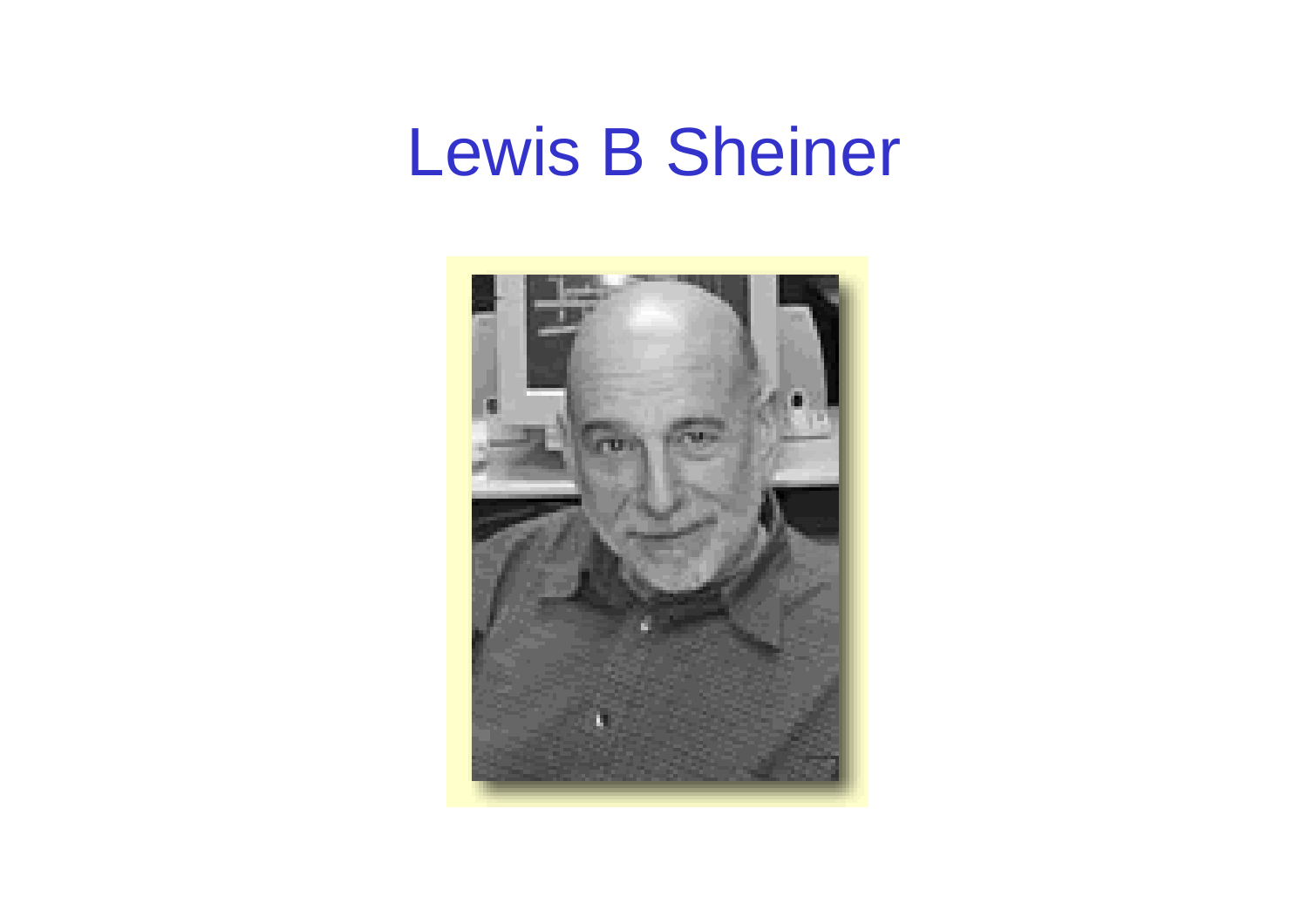# Who was he?

- Clinical Pharmacologist
	- MD Albert Einstein College of Medicine 1964
	- President ASCPT 1991
- Scholar
	- Professor of Laboratory Medicine, Biopharmaceutical Sciences, and Medicine UCSF 1972-2004
- Human Being
	- Wife Michael, Children Tim and Amanda
	- –Relatives and Friends
		- http://www.lewissheiner.com/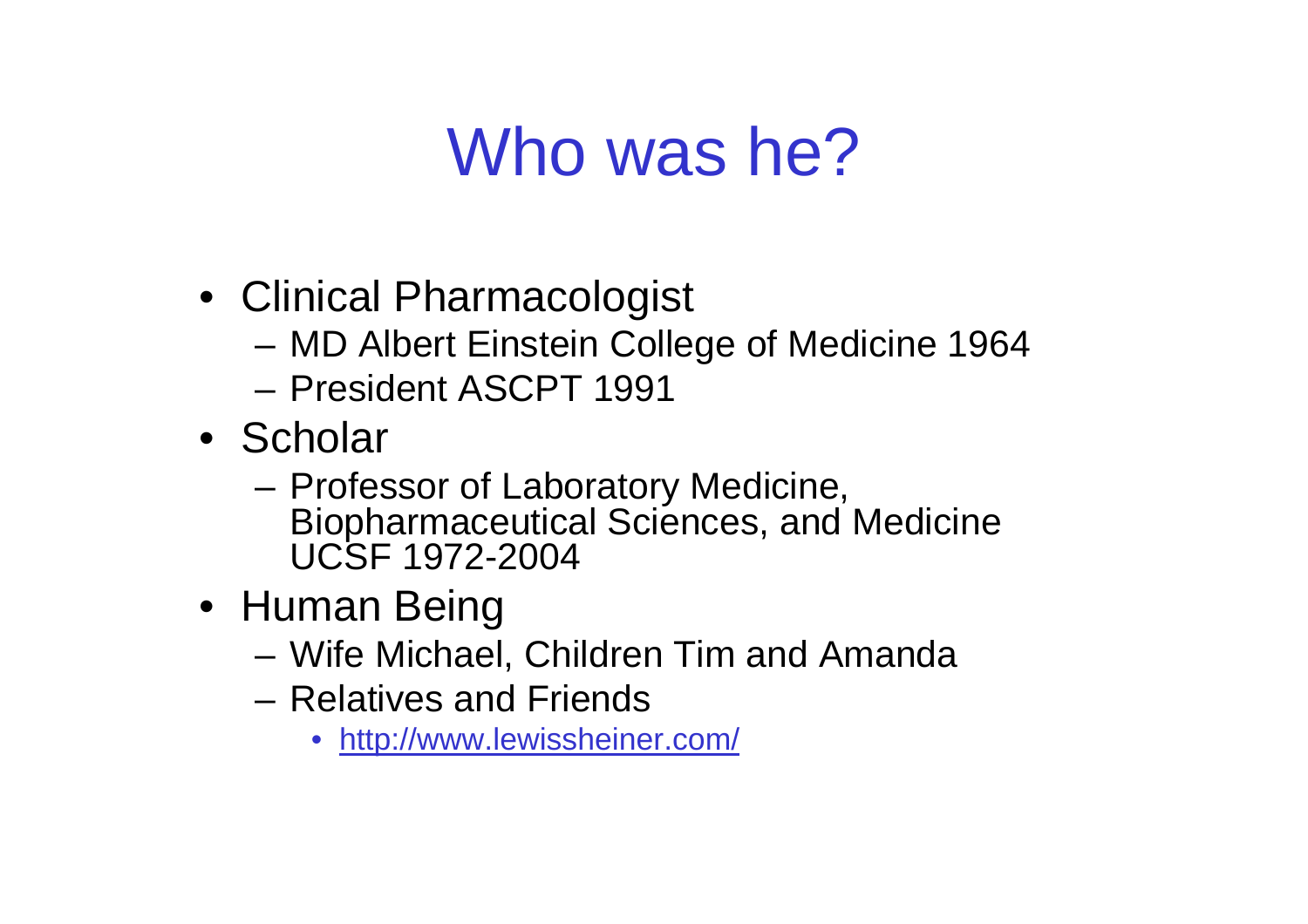# How did Michael see him?

- •"He loved to think about models"
- "At home he spent a lot of time with his computer"
- "We only recently understood he was doing something in drug development"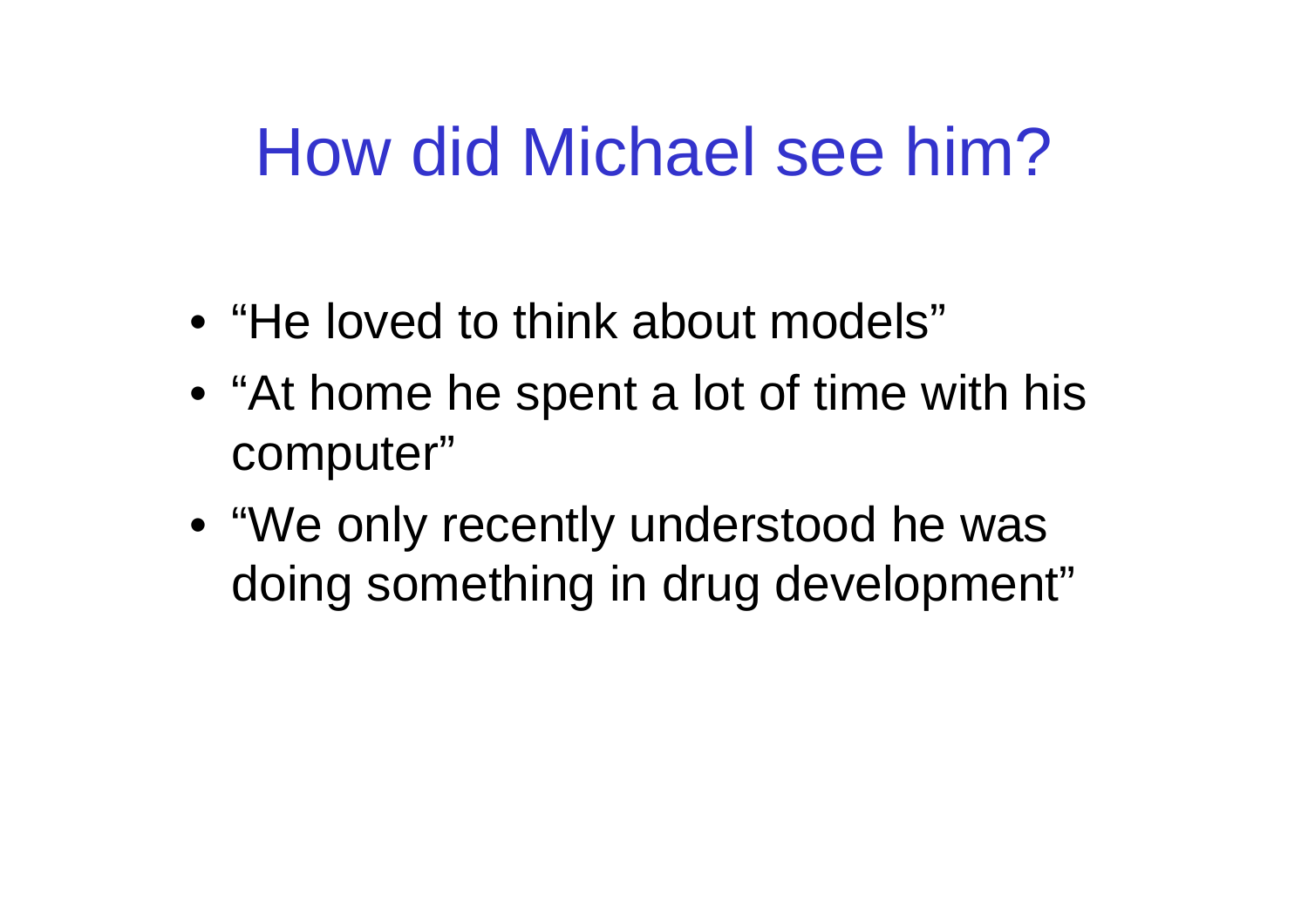# What did he give to us?

- The creator of the population approach
	- –Without him PAGE would not have been born and we would not be here
- The co-developer of NONMEM
	- –Without the tool we would not be able to do anything
- A scholarly record
	- Without these papers we would not know what we know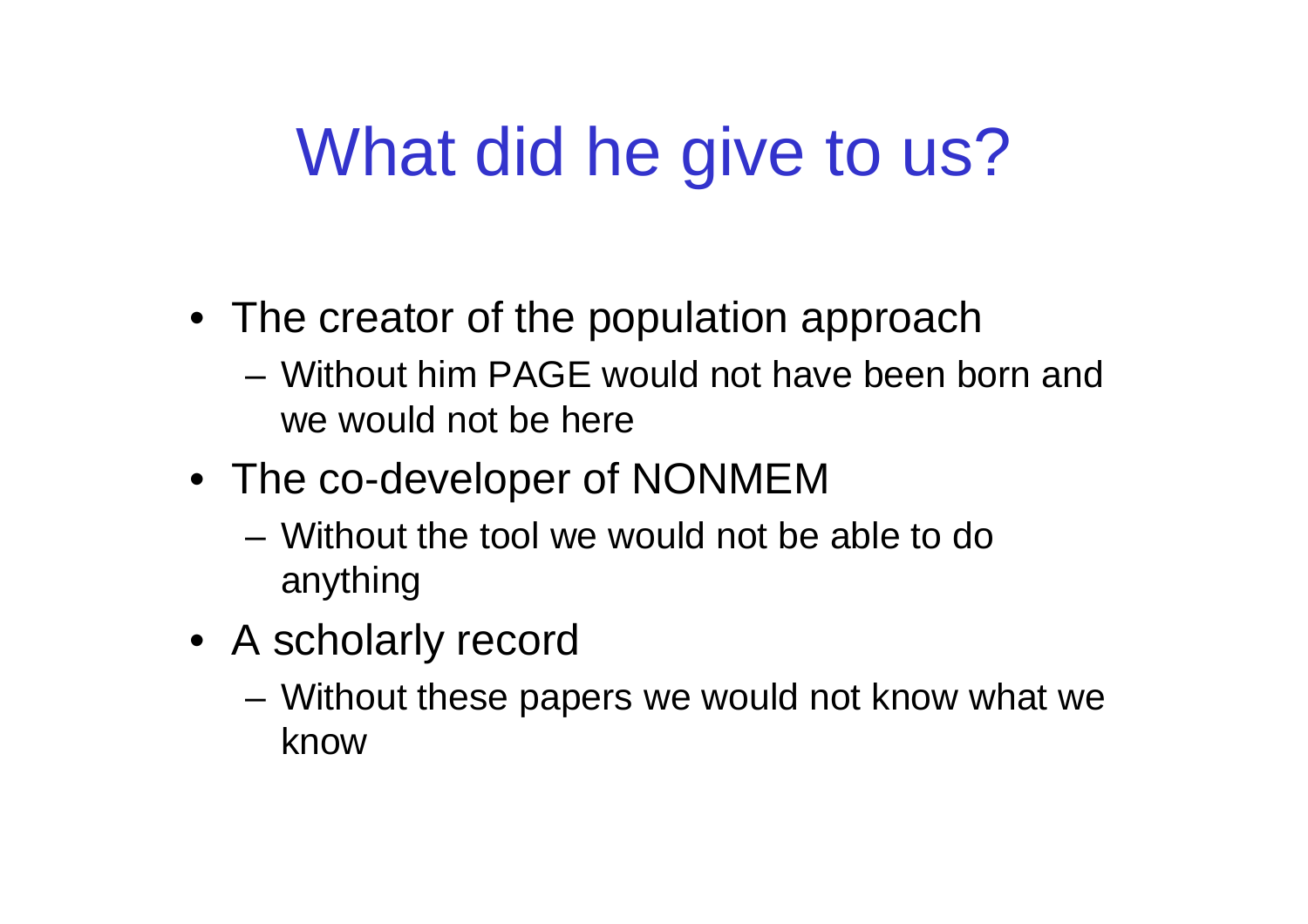### The Scholarly Record 10 a Year at Steady State



PubMed 9 June 2004 166 Citations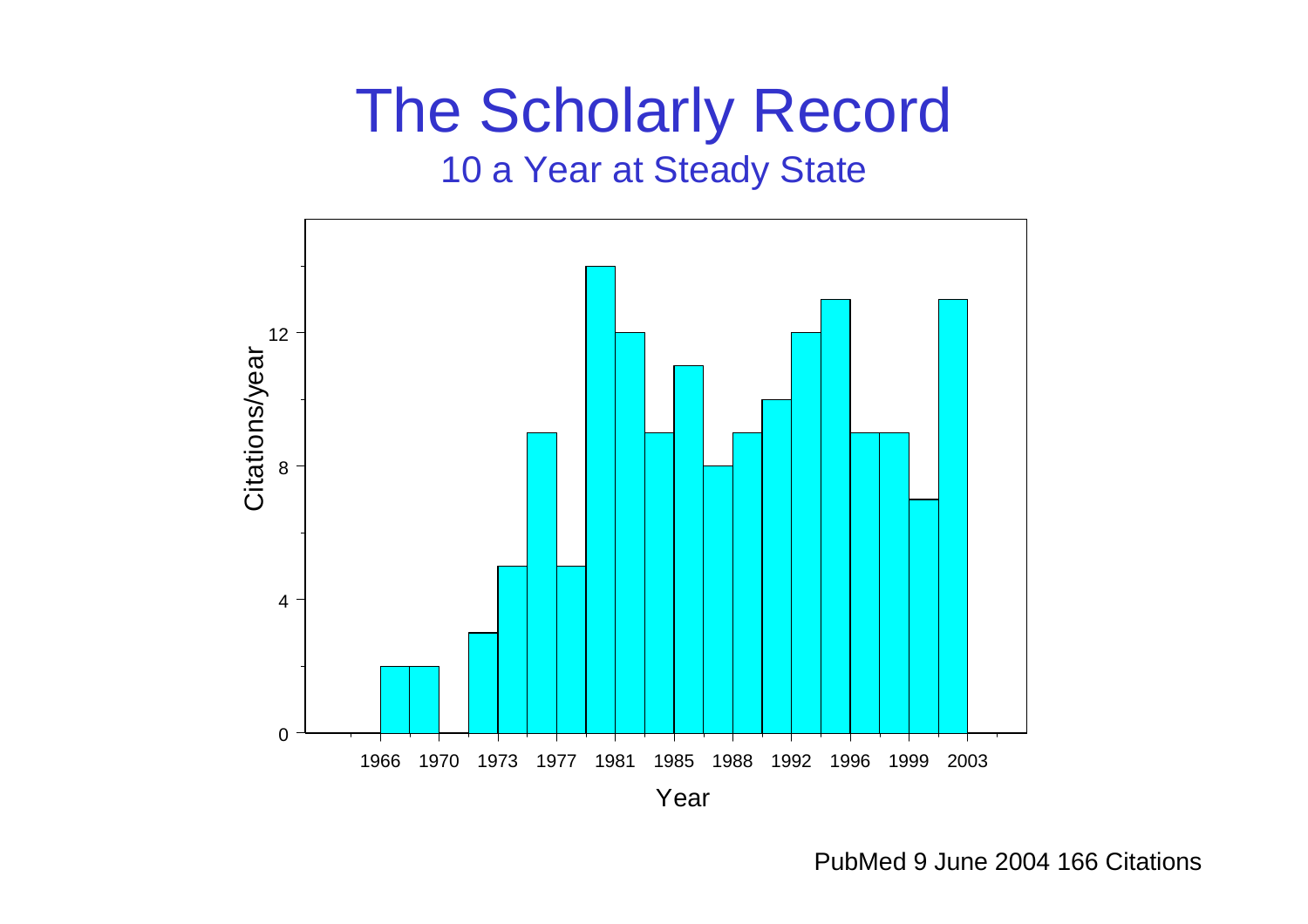# Where did he start?

#### **Computer - Aided Long-T e r m A nticoagulati on T herapy**

LEWIS B. SHEINER  $^\ast$ 

*Division of Computer Res e a rch a n d Technology, National Institut es of Health, Public Health Ser vice, Department of Healt h, Education, and Welfa re, Bet hesda, Maryland 2001 4*

Received June 2, 1969

- Parameters estimated with turnover (indirect effect) model
	- –DEQ model in PL/1 on IBM 360/50
- $\bullet$  Individualized dose prediction
	- Program did better than 2 out of 3 cardiologists
- Pharmacoeconomic analysis
	- Cost per consultation \$0.65 (\$12/CPU minute)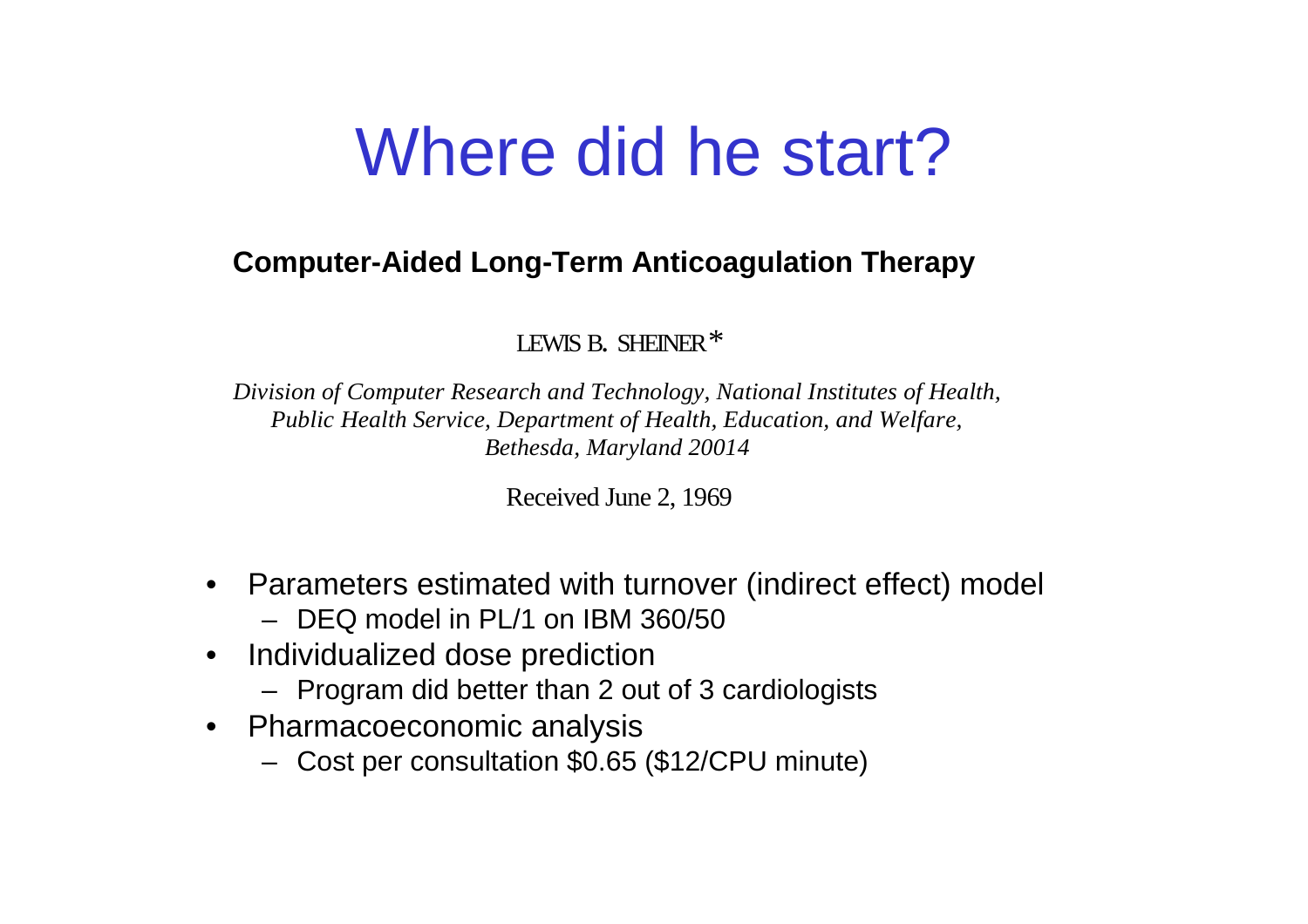## Pharmacometrics

- 1. Sheiner LB, Rosenberg B, Melmon KL. Modelling of individual pharmac okinetics for computer-aided drug dosage. Comput Biomed Res 1972;5(5):441-59.
- 2. Sheiner LB, Beal SL. NONMEM Users Guide. San Francisco: Division of Pharmacology: University of California; 1979.
- 3. Sheiner LB, Beal SL. Evaluation of methods for estimating population pharmacokinetics parameters. I. Michaelis-Menten model: routine clinical pharmacokinetic data. Journal of Pharmacokinetics & Biopharmaceutics 1980; 8(6):553-71.
- 4. Sheiner LB, Beal SL. Evaluation of methods for estimating population phar macokinetic parameters. II. Biexponential model and experimental pharmacokinetic data. Journal of Pharmacokinetics & Biopharmaceutics 1981; 9(5):635-51.
- 5. Sheiner LB, Beal SL. Evaluation of methods for estimating population phar macokinetic parameters. III. Monoexponential model: routine clinical pharmacokin etic data. Journal of Pharmacokinetics & Biopharmaceutics 1983; 11(3):303-19.
- 6. Sheiner LB, Beal SL. Some suggestions for measuring predictive performance. Journal of Pharmacokinetics and Biopharmaceutics 1981;9(4):503-12.
- 7. Sheiner LB, Beal SL. A note on confidence intervals with extended least squares parameter estimation. Journal of Pharmacokinetics and Biopharmaceutics 1987;15(1):93-98.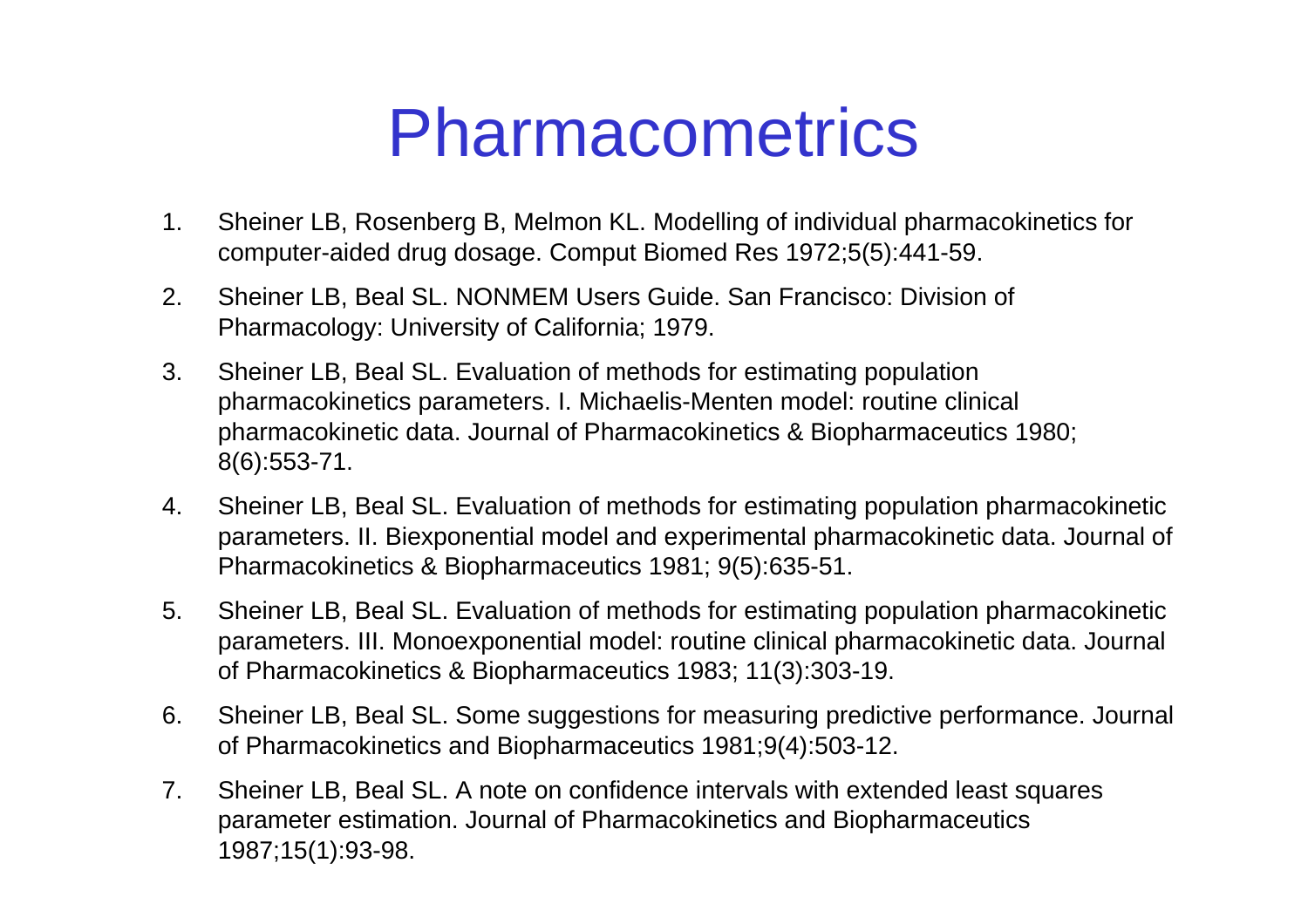# The Birth of Population PK

C O MPUTER S A N D BIO ME DIC A L R ESEAR C H 5, 441-4 59 (1972)

#### **Modelling of Individual Pharmacokinetics for** Computer-Aided Drug Dosage **\***

LEWIS B. SHEINER, BARR ROSENBERG,| AND KENNETH L. MELMON

*Departments of Medicine and Pharmacology, Division of Clinical Pharmacology,* University of California San Francisco Medical Center, San Francisco, California 94122

Recei ved August 1 2, 19 71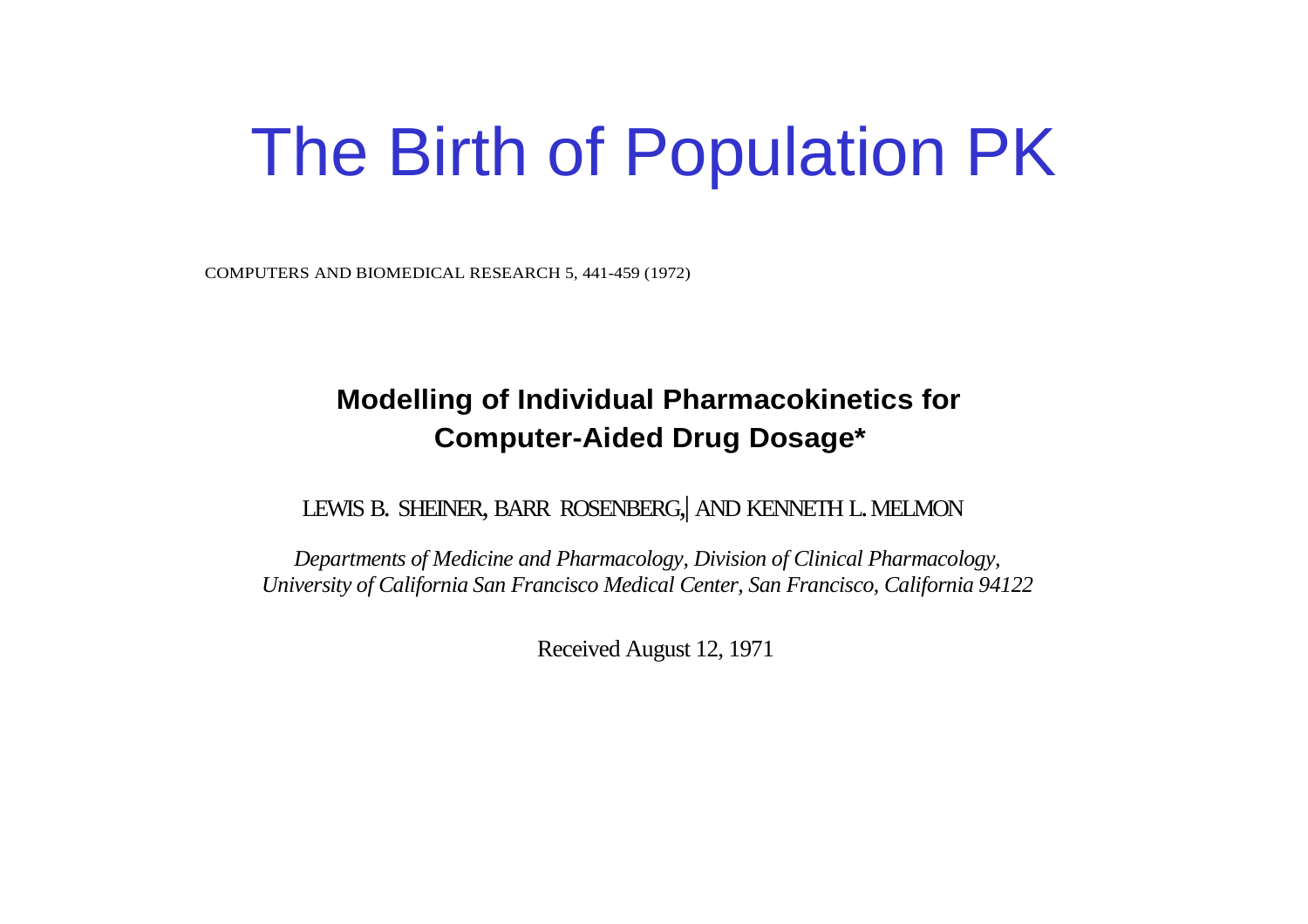## "The rest, as they say, is history..."

Date: Thu, 09 Oct 2003 20:38:35 -0700 From: "Lewis B. Sheiner" <lewis@c255.ucsf.edu> To: Nick Holford <n.holford@auckland.ac.nz>

*At the risk of being a garrulous old codger...*

*…I was looking around for a fellowship and Henry [Bourne] invited me to present my NIH work at one of [Ken] Melmon's weekly Clin Pharm seminars. Meantime, around '67 Rosenberg had observed that his mother with CHF (I think she had mitral insufficiency) seemed to get worse every time her docs raised her dose of digoxin. Barr [Rosenberg], who was working on forecasting investment risk using hierarchical mixed effect models of stock prices vs time, somehow found Melmon, and went to see him to ask how come MDs didn't seem to know anything about forecasting, when he (Barr) could forecast his Mother's exacerbations with ease.* 

*Melmon, with his genius for recognizing talent and somehow incorporating it into his world, got Barr to agree to work with I can't remember who at UC, a collaboration that was going nowhere by '69 . So, when I came to give my seminar, Ken had invited Barr. He listened politely to the whole story, and -- I shall never forget – at the end, in his very gentlemanly way, when asked to comment, said "That was very nice, but here is how you should have done it..." and proceeded right there to outline the appropriate hierarchical model / empirical Bayes framework I should indeed have used. It was all new to me! So naturally, I decided then & there to do a fellowship with Ken and work with Barr… The re st, as they say, is history ...*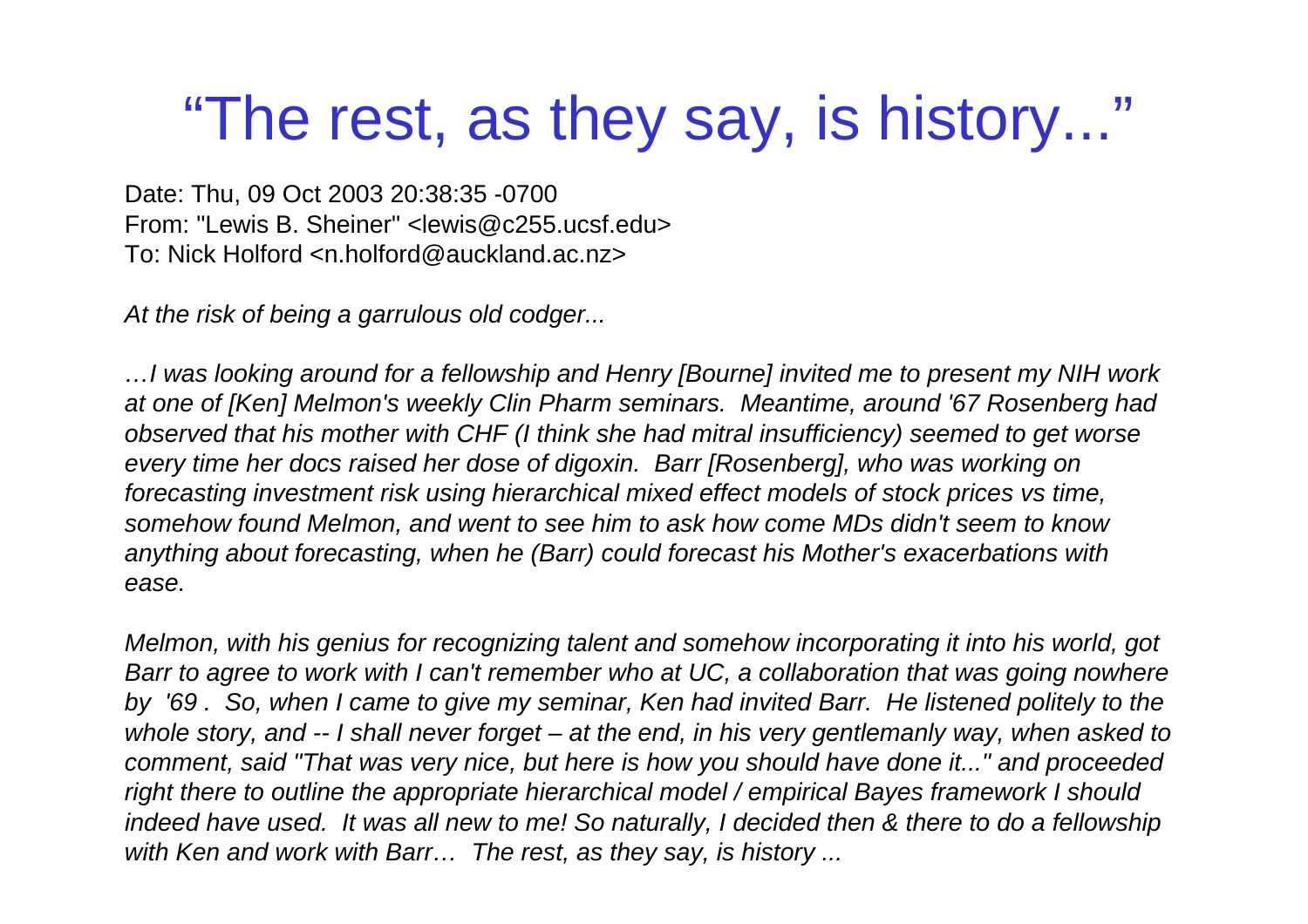# Within Subject Variability

### **PHARMACOMETRICS**

### **The Impo rtance of Modeling Interoccasion Variability in Population Pharmaco kinetic Analys es**

**M. O. Karlsso<sup>n</sup>1,3 <sup>a</sup>nd L. B. Sheiner1,2,4**

K arlsson MO, Sheiner LB. The importance of modeling interoccasion variability in population pharmacokinetic analyses. J Pharmacokinet Biophar m 1993;21(6):735-50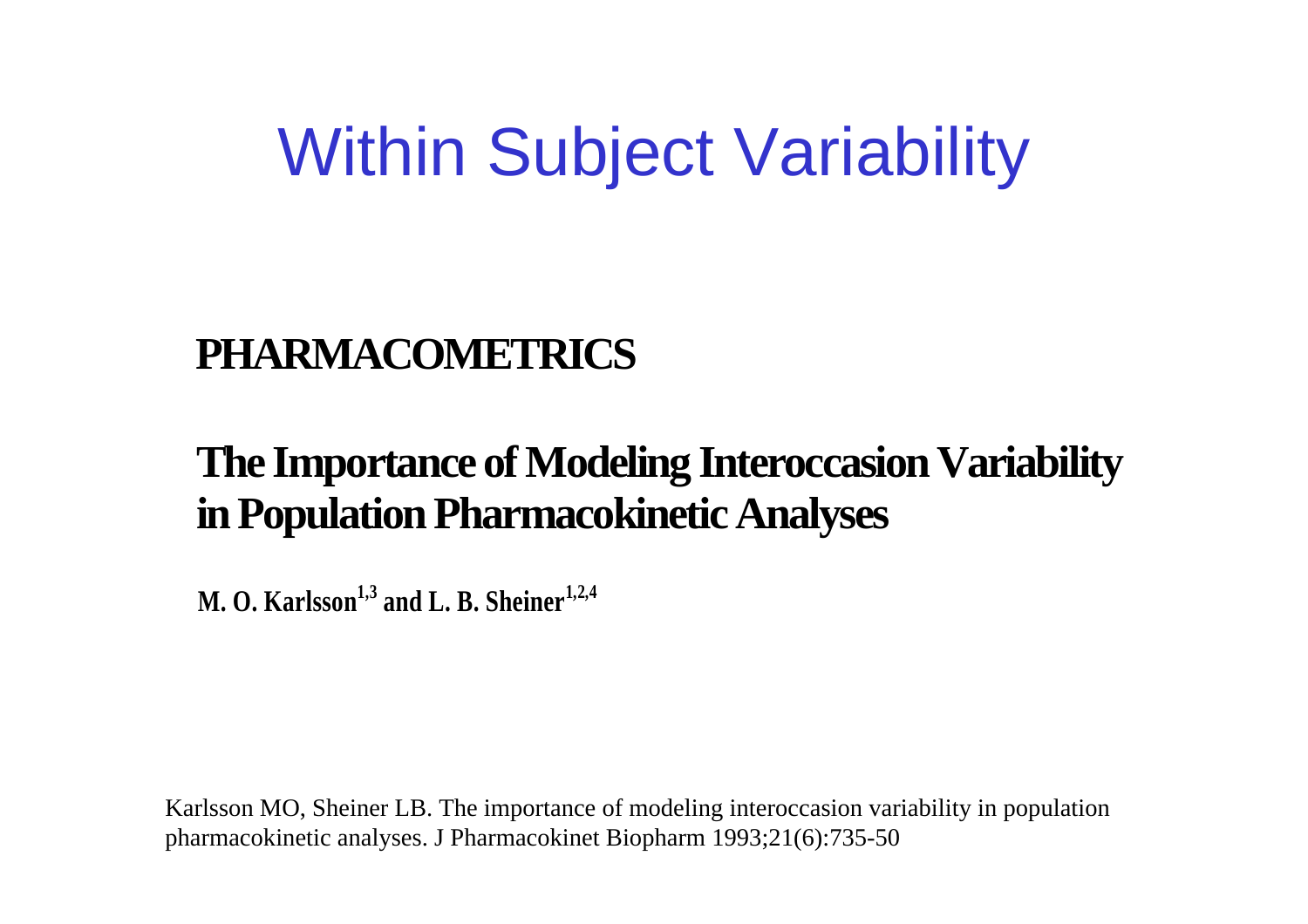# Clinical Pharmacology

- 1. Sheiner LB. Computer-aided long-ter m anticoagulation therapy. Comput Biomed Res 1969;2(6):507-18.
- 2. Sheiner LB, Tozer T. Clinical pharmacokinetics: The use of plasma concentr ations of drugs. In: Melmon K, Morelli H, editors. Clinical Pharmacology: Basic Principles of Therapeutics. New York: Macmillan; 1978. p. 71-109.
- 3. Sheiner LB, Beal SL, Rosenberg B, Marathe VV. Forecasting individual pharmacokinetics. Clinical Pharmacology and Therapeutics 1979;25(9):294-305.
- 4. Sheiner LB, Stanski DR, Vozeh S, Miller RD, Ham J. Simultaneous modeling of pharmacokinetics and pharmacodynamics: application to D-tubocurarine. Clinical Pharmacology and Therapeutics 1979;25(3):358-371.
- 5. Sheiner LB, Beal SL. Bayesian Individualization of pharmacokinetics: Simple implementation and comparison with Non-Bayesian Methods. J Pharm Sci 1982;71(1344-48)
- 6. Sheiner LB. Clinical pharmacology and the choice between theory and empiricism. Clinical Pharmacology & Therapeutics 1989;46(6):605-15.
- 7. Sheiner LB, Holford NHG. Deter mination of maximum effect. Clinical Pharmacology & Therapeutics 2002;71(4):304.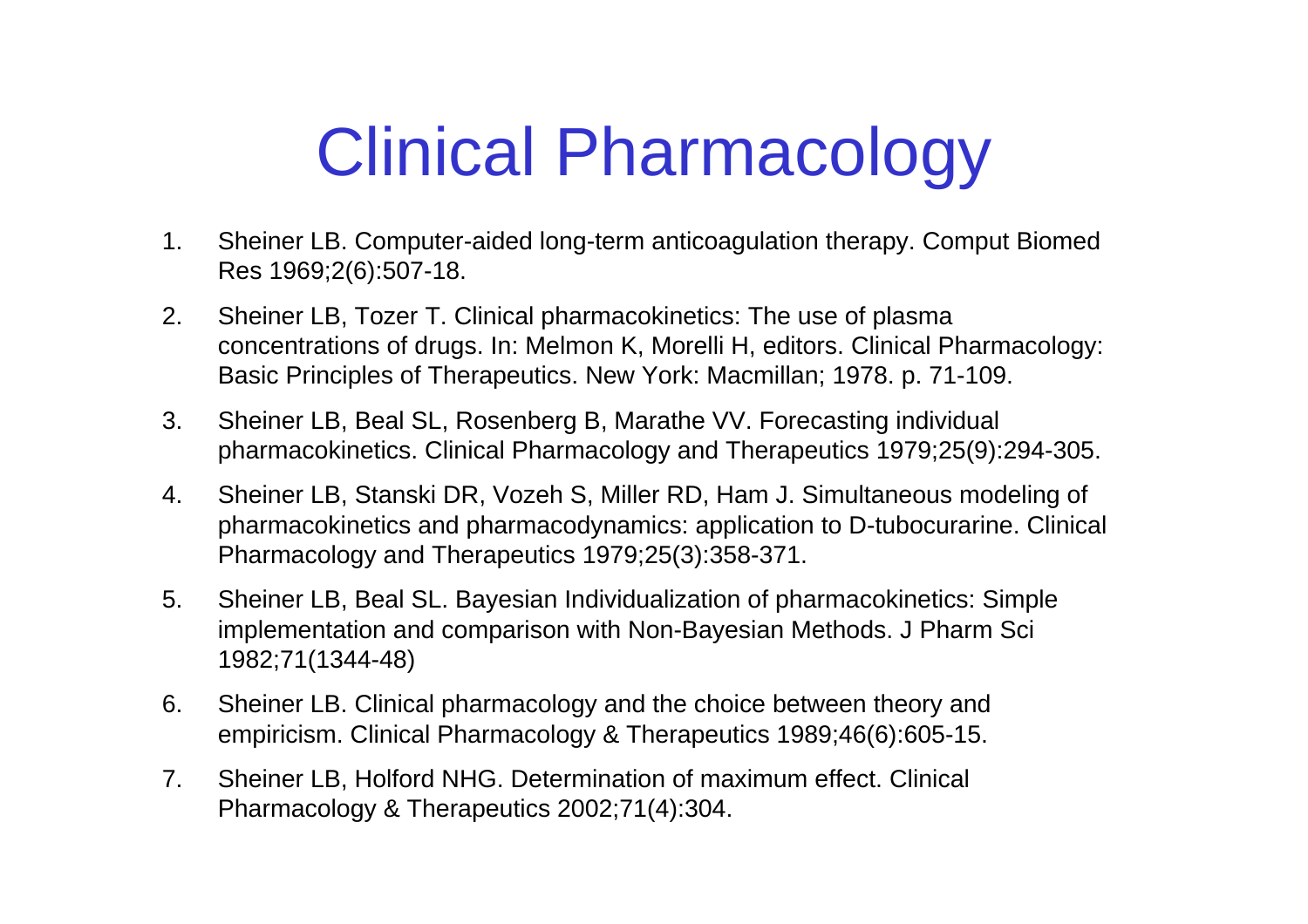## Blood beats Urine

### **Clinical Estimation of Creatinine Clearance**

LAWRENCE A. WHEELER, M.D., PH.D., AND LEWIS B. SHEINER, M.D.

Department of Laboratory Medicine and Division of Clinical Pharmacology, Department of Medicine, University of California, San Francisco, California

Wheeler LA, Sheiner LB. Clinical estimation of creatinine clearance. Am J Clin Pathol 1979;72(1):27-32.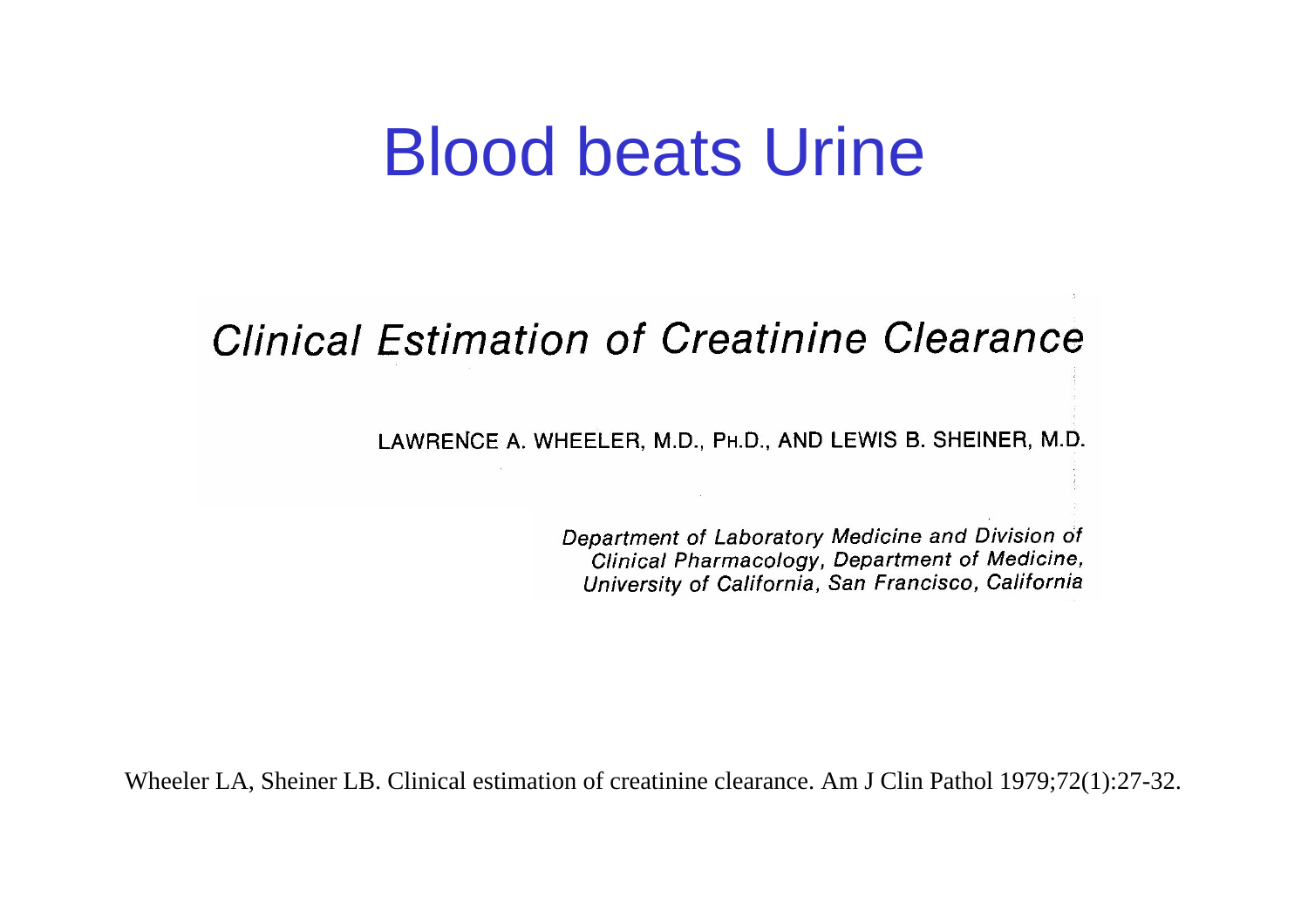## Best Seller

Clinical Pharmacokinetics 6: 429-453 (1981) 0312-5963/81/0011-0429/\$06.25/0 © ADIS Press Australasia Pty Ltd. All rights reserved.

#### **Understanding the Dose-Effect Relationship: Clinical Application of Pharmacokinetic-Pharmacodynamic Models**

#### Nicholas H.G. Holford and Lewis B. Sheiner

Division of Clinical Pharmacology, Departments of Medicine and Pharmacy, Schools of Medicine and Pharmacy; and Department of Laboratory Medicine, School of Medicine, University of California, San Francisco, California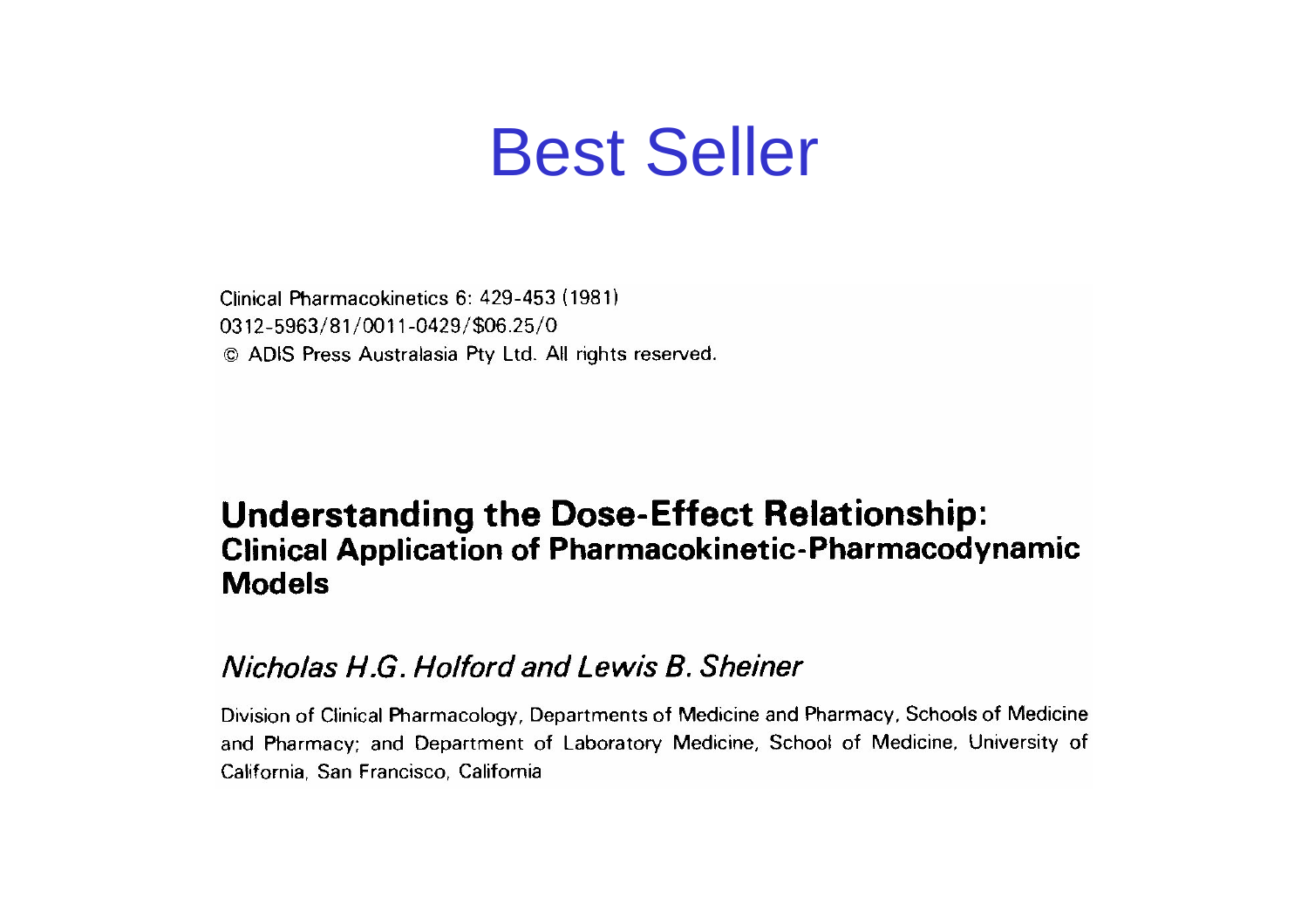# Drug Development

- 1. Sheiner LB, Benet LZ. Premarketing observational studies of population pharmacokinetics of new drugs. Clinical Pharmacology & Therapeutics 1985;38(5):481-487.
- 2. Sheiner LB, Beal SL, Sambol NC. Study designs for dose-ranging. Clinical Pharmacology & Therapeutics 1989;46(1):63-77.
- 3. Sheiner LB, Hashimoto Y, Beal SL. A simulation study comparing designs for dose ranging. Statistics in Medicine 1991;10:303-321.
- 4. Sheiner LB. The intellectual health of clinical drug evaluation. Clinical Pharmacology & Therapeutics 1991;50(1):4-9.
- 5. Sheiner LB. A new approach to the analysis of analgesic drug trials, illustr ated with bromfenac data. Clinical Pharmacology & Therapeutics 1994;56(3):309-22
- 6. Sheiner LB. Learning versus confirming in clinical drug development. Clinical Pharmacology & Therapeutics 1997;61(3):275-91.
- 7. Sheiner LB. Is intent-to-treat analysis always (ever) enough? Br J Clin Pharmacol 2002;54(2):203-11.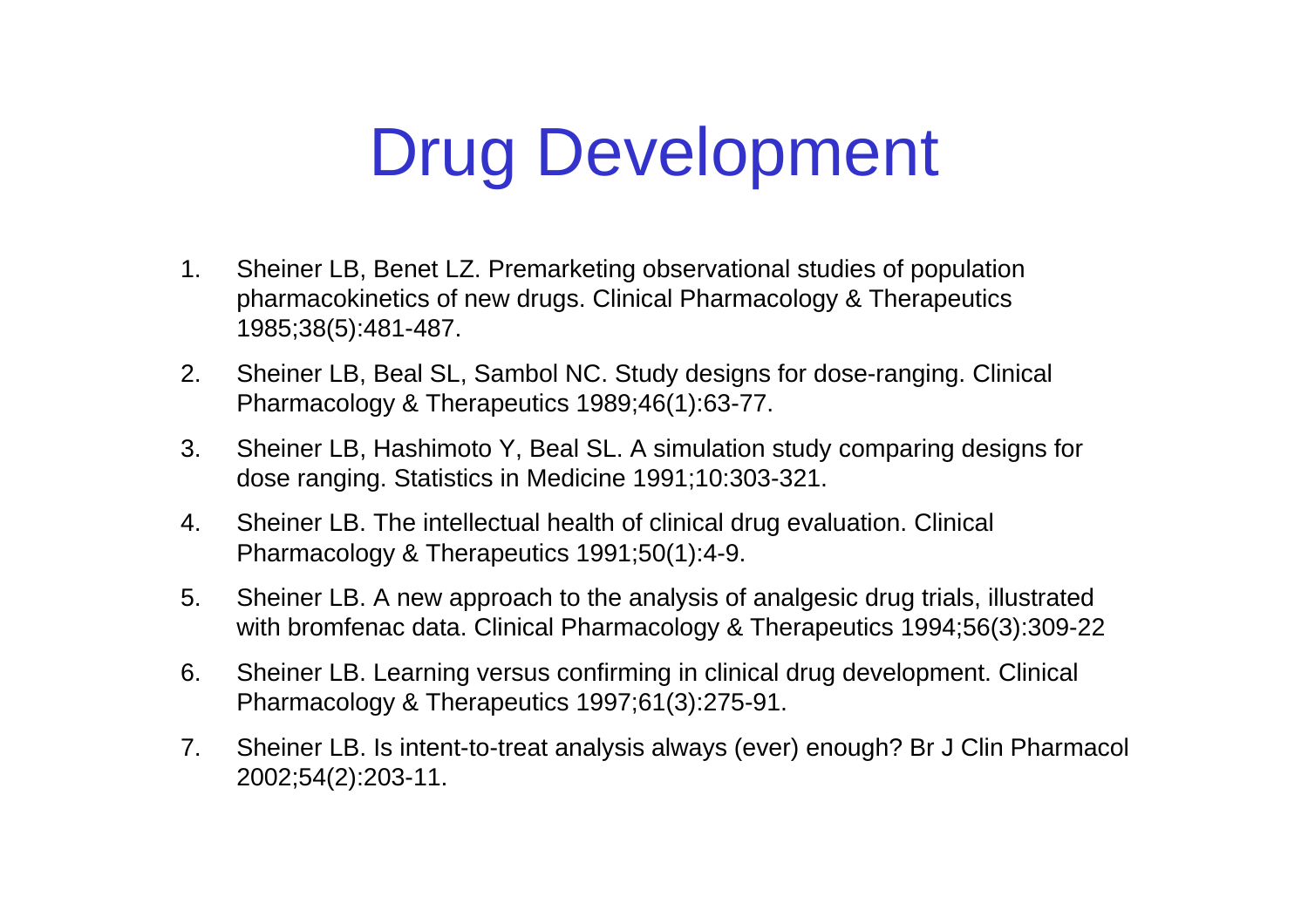## The QT Interval Scientists but no Regulators

Br. J. clin. Pharmac. (1981), 11, 187–195

#### THE EFFECT OF OUINIDINE AND ITS METABOLITES ON THE ELECTROCARDIOGRAM AND SYSTOLIC TIME INTERVALS: CONCENTRATION-EFFECT RELATIONSHIPS

#### NICHOLAS H.G. HOLFORD, PETER E. COATES, THEODORE W. GUENTERT, SIDNEY RIEGELMAN & LEWIS B. SHEINER

Department of Medicine, Division of Clinical Pharmacology, Department of Pharmacy, and Department of Laboratory Medicine, University of California Medical Centre, San Francisco, California 94143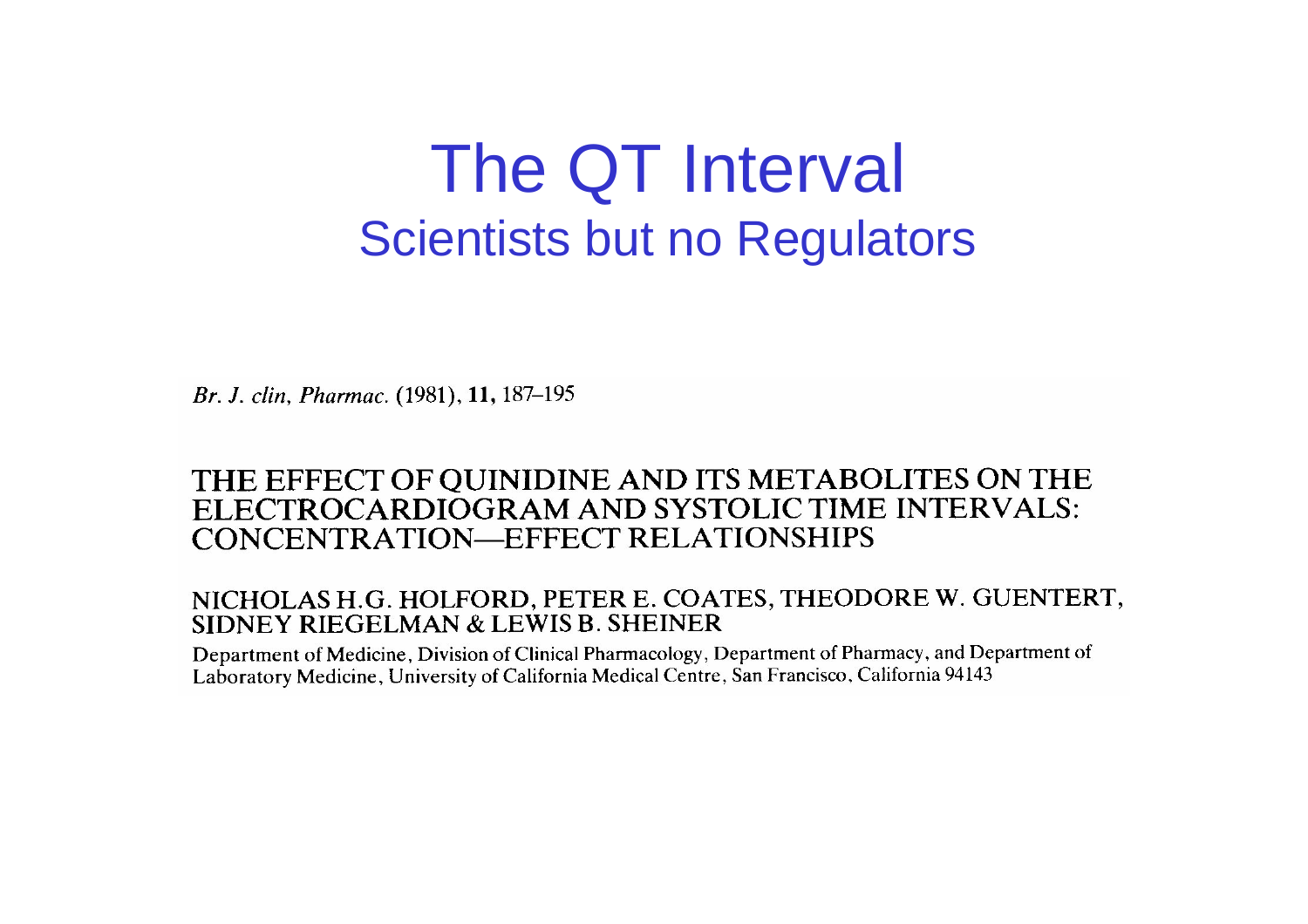# Drug Development Science



### **COMMENTARY**

More efficient clinical trials through use of scientific model-based statistical tests

E. Niclas Jonsson, PhD, and Lewis B. Sheiner, MD Uppsala, Sweden, and San Francisco, Calif

DECEMBER 2002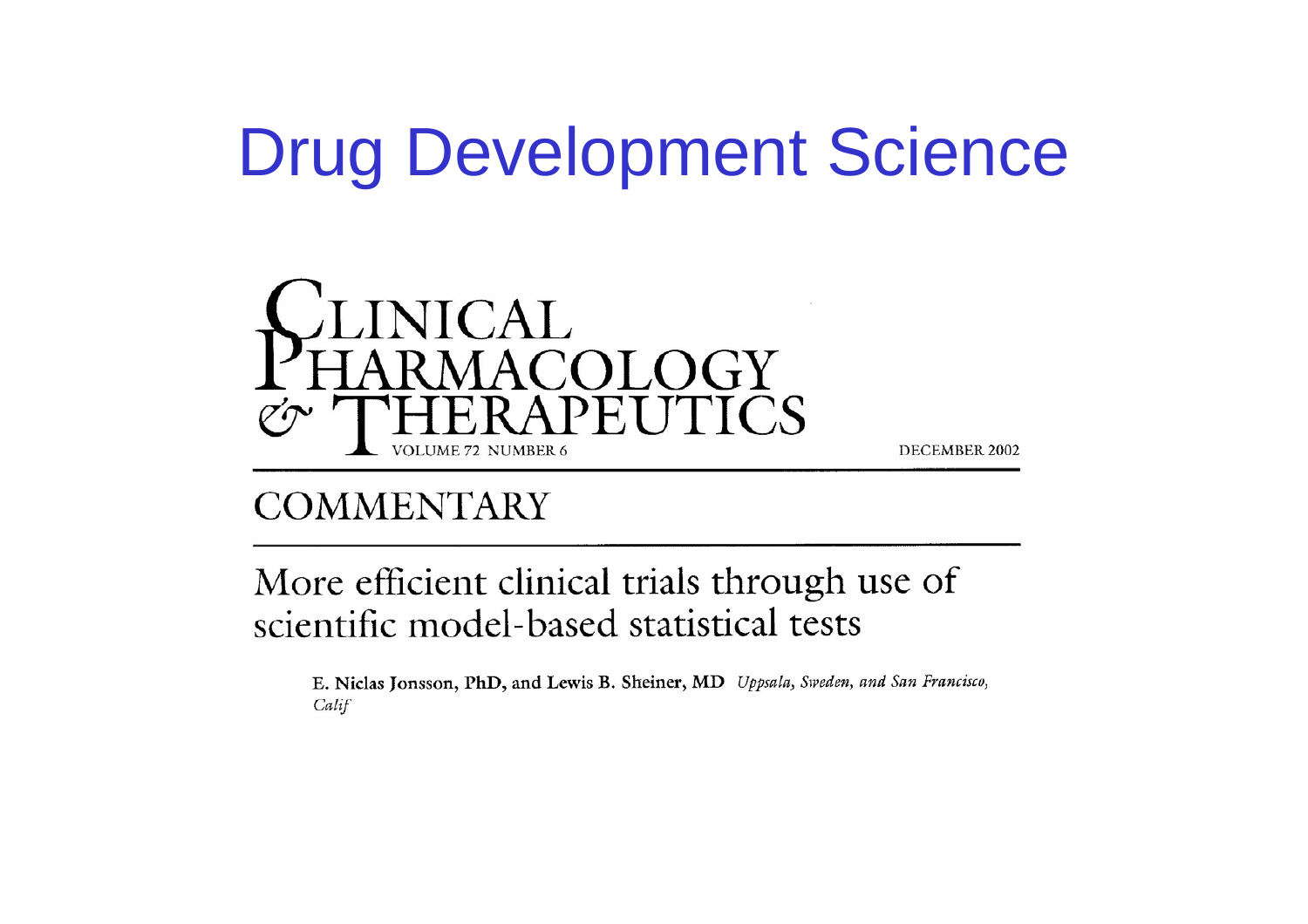# A Personal Memory







Sheiner LB. *ELSFIT Users Manual*. San Francisco, C alif: Division of Clinical Pharmacology of the University of C alifornia; 1983. Technical report.